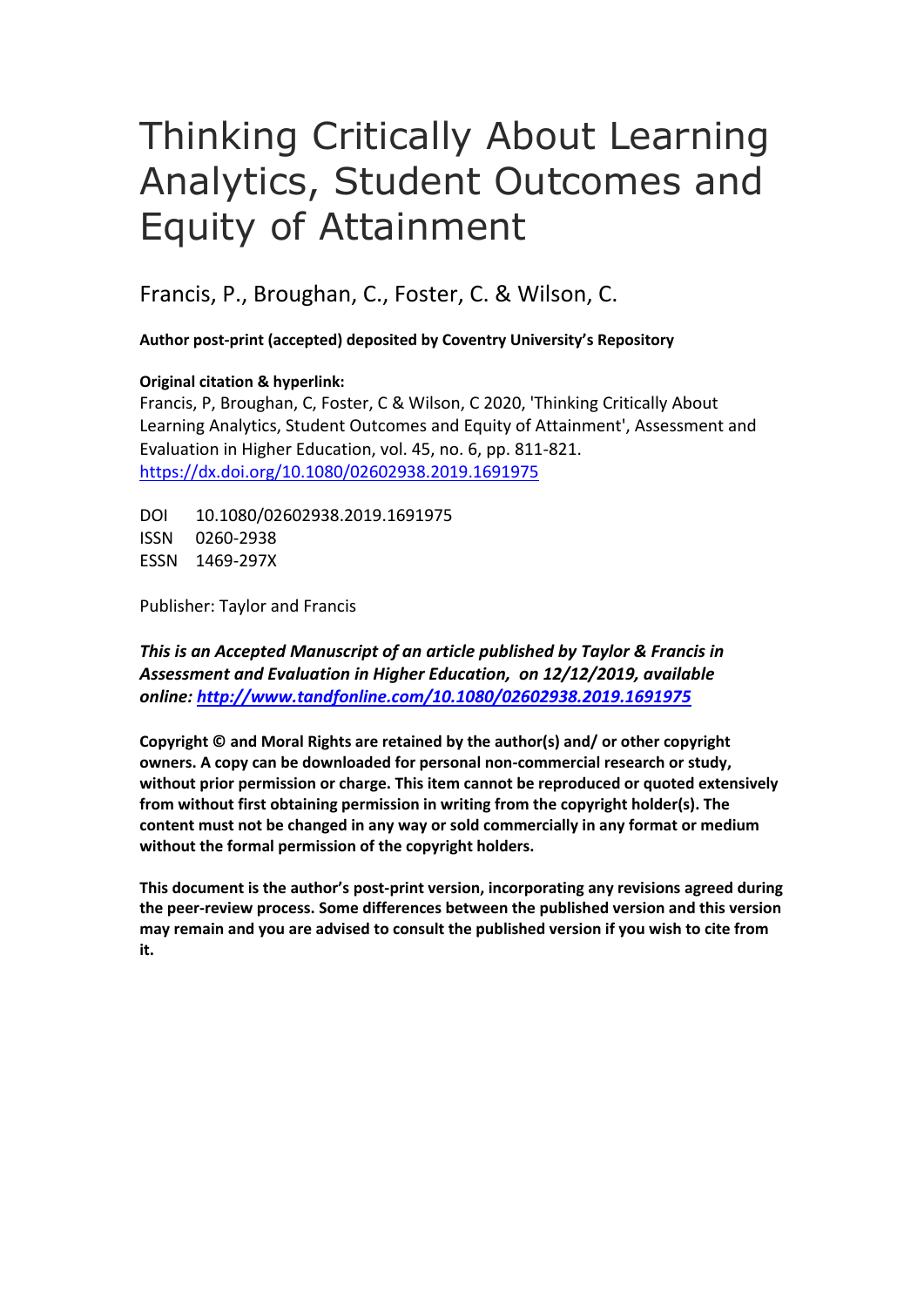# **This is an accepted manuscript of an article published by Taylor & Francis in Assessment & Evaluation in Higher Education on 12th December 2019, available online: https://doi.org/10.1080/02602938.2019.1691975**

#### **Author information**

#### Peter Francis

Peter Francis is Deputy Vice Chancellor and Professor of Criminology at Northumbria University, UK. With a track record in higher education leadership, he is currently leading a major government funded project in student mental health and wellbeing through advanced educational data analytics, relationship management, and effective models of support.

## Christine Broughan

Christine Broughan is Professor of Higher Education and Director of Curriculum 2025 at Coventry University. She has a proven track record in higher education leadership, teaching and research. With a key role in equity and social inclusion, she has been instrumental in the transformation of Coventry's teaching and learning provision.

#### Carly Foster

Carly Foster is a data specialist who has worked in various sectors including private and public transport and most recently higher education. She has designed, delivered and evaluated several significant projects which have seen businesses transition to data and analytics informed practice.

#### Caroline Wilson

Caroline Wilson is an Associate Professor and Curriculum Change Lead at Coventry University, embedding issues such as sustainability and inclusivity into the learning environment. Research interests include learning from other disciplines how to invoke positive change.

#### **Article:**

Over the last decade the deployment and use of learning analytics has become routine in many universities worldwide, especially in the United States, Europe, and east and south Asia. Its deployment in higher education institutions has been enabled by technological developments originally designed to exploit the growth in the collection of multiple data sources, usually aiming to deliver customer and/or employee insight, and competitive advantage (Beer 2017, 21). The formation of learning analytics can be located in the disciplines of mathematics, education and computer science, and with the emergence of educational data mining, predictive modelling, machine learning, and social network analysis. Its potential to contribute new insight and performance data is significant, and it is likely to exert considerable impact on the student learning experience, and university practices, for years to come.

Learning analytics can be defined as the collection and analysis of the demographic, behavioural and digital trace data of students to improve their experiences and outcomes by enabling targeted real time interventions with particular cohorts and individuals based on their profile derived through machine learning and algorithmic processing. The theory of learning analytics in higher education is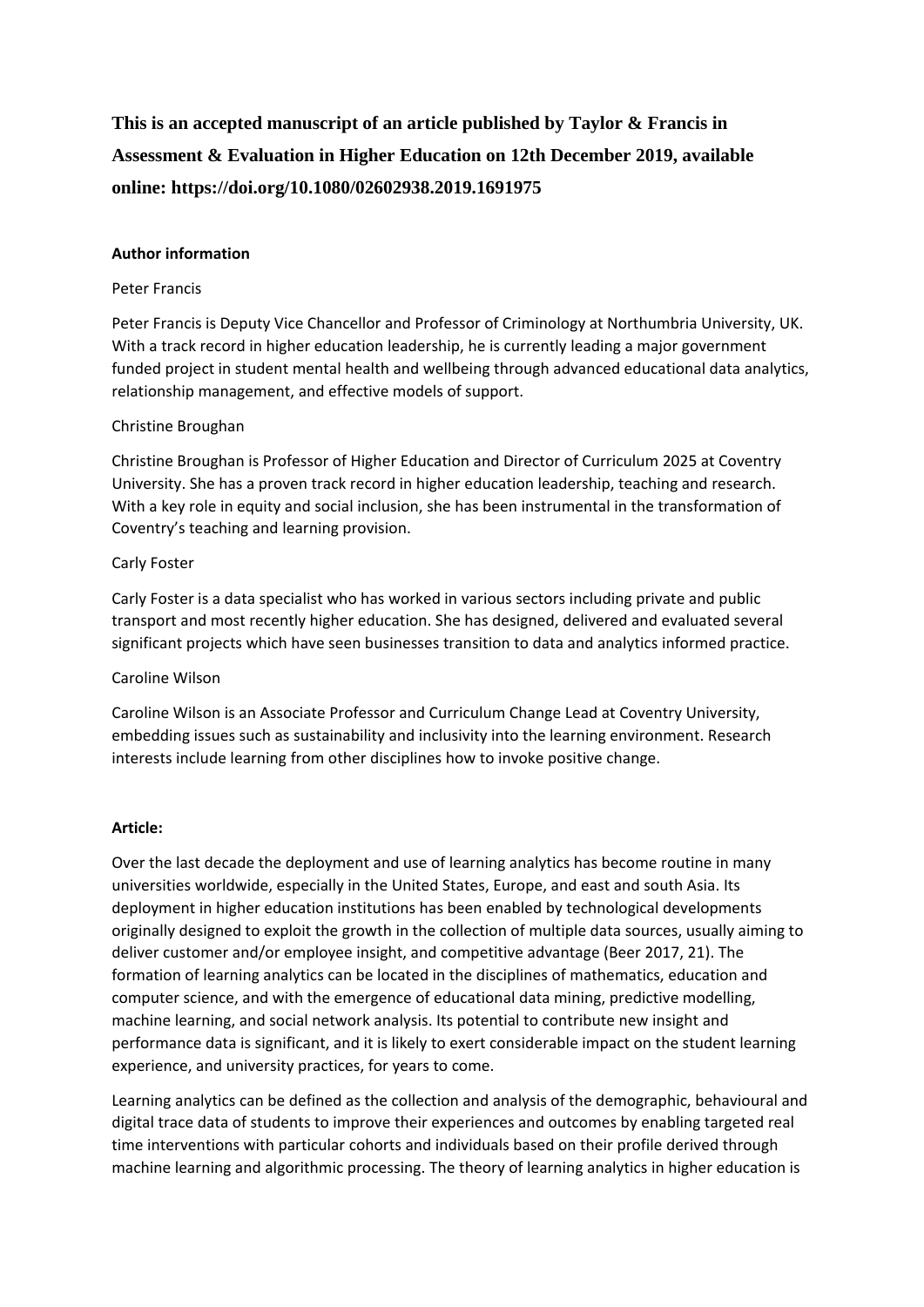that the collection and analysis of student data can enable higher education institutions to optimise personalised learning environments, resulting in an enhanced total student experience and improved student outcomes. As a consequence of its implementation in higher education, more responsive, evidence based, data driven and transparent decision-making (institutions and students) are deemed possible.

As the deployment and use of learning analytics has grown, its scope, breadth, depth and complexity has evolved. It is no longer a sideline activity in a higher education sector which is notoriously poor at capitalising on data opportunities; it is now taking centre stage in many higher education institutions. Learning analytics has evolved from a focus on learning and the student experience to one that now includes research, knowledge exchange and praxis (Lang et al. 2017). As a field of inquiry it includes an emphasis on a wide range of outcome measures, including student retention, progression, attainment, performance, 'mastery', employability and engagement (Francis and Foster 2018).

As the first two decades of the twenty first century draw to a close, higher education remains on the cusp of significant upheaval and transformation. Competition, technology, globalisation and demographics continue to shape the sector, as does heightened concern for the mental health and wellbeing of students, academic and professional services staff. At the same time, there is growing acknowledgement of, and attention devoted to, the recognition that higher education does not benefit everyone equally. Indeed learning analytics has contributed to identifying that the extent to which students are retained, make progress, attain and achieve graduate employment can be very different when student data is examined according to demographics such as income and race for instance (Richardson 2012; Tempelaar et al. 2015).

Given its transformative potential, there is no better time than the present day to explore the nature, deployment and effectiveness of learning analytics in higher education. This is particularly the case when, within the space of a decade, learning analytics has gone from being a specialist and bespoke activity of a few academics working to support student learning in specific disciplines, to one that is being adopted across the sector, with the intention of improving multiple student outcomes, from retention and progression, through to attainment, progression and engagement. Hence the focus of this special edition.

We have drawn together perspectives from across the globe on the role of learning analytics in achieving equity of attainment. As universities move towards a more automated system of identifying and prioritising students who need support, we wonder will this lead to a more inclusive and equitable learning environment? Will centralised, data-driven support systems be able to shed light on systemic issues within the institution that result in advantaging some students over others? As we began to curate the authors we wanted to include in this special edition, whose research was starting to address such questions, four key themes emerged. These are:

- efficacy and effectiveness of learning analytics
- data driven decision-making
- analytics and the pedagogy of learning
- power, culture and control

Throughout the discussion that follows, these four themes offer a critical framework within which learning analytics and its impact are assessed drawing upon a range of contemporary research and inquiry.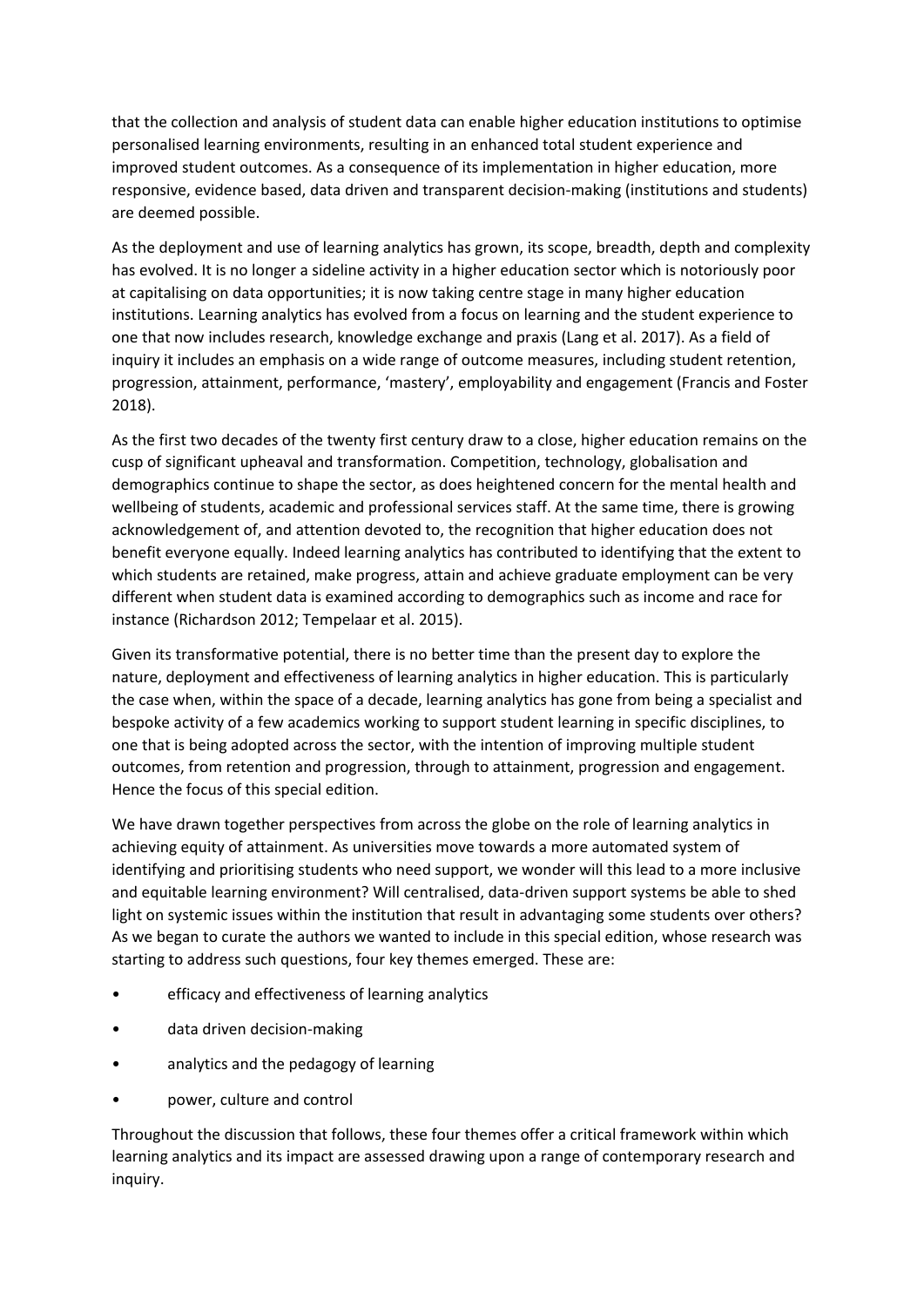#### **Efficacy and effectiveness of learning analytics**

Despite its continuing evolution and expansion, research on the efficacy and the effectiveness of learning analytics in higher education generally remains equivocal. There are systematic reviews that report positive results (Bienkowski et al. 2012; Ferguson 2012; Romero and Ventura 2013; Papamitsiou and Economides 2014; Ahern 2018; Vieira et al. 2018; Robertshaw and Asher 2019). There are also systematic reviews that are more circumspect (Sonderlund et al. 2018). What is unclear, from the research to date, is evidence on learning analytics' ability to help address differential student outcomes for disadvantaged students.

The first theme concerns the efficacy and effectiveness of learning analytics. The first three articles by Foster and Francis, Foster and Siddle, and Nguyen et al., each report on the findings of empirical research to assess the efficacy and effectiveness of learning analytics in higher education. Foster and Francis report that learning analytics and academic analytics are primarily designed for the improvement of academic performance (although some do focus on retention); whilst learner analytics is more aligned to improving student engagement. Foster and Francis report that few published outputs deliver robust, empirically-based research findings; but of those that do, threequarters provide (mostly quantitative) evidence that the use of educational data analytics is effective in improving student outcomes. The article posits that the efficacy of learning analytics and its relationship with student outcomes requires further and more robust investigation and assessment.

For Foster and Francis learning analytics research must interpret and communicate effectiveness qualitatively by including the student voice in assessments of impact. They report that few studies actually test the hypothesis that an analytically informed personalised learning environment is causally related to improved student outcomes. They make the point that the research designs are limited to quantifying impact as opposed to qualifying it. Finally, they highlight that few studies report on the efficacy of applying analytics methods to address differential student outcomes for disadvantaged students.

This point is particularly interesting given that structural disadvantage does impact on student outcomes, particularly for disadvantaged students such as those defined as 'widening participation' students (Evans et al. 2018). There is evidence in UK higher education institutions to support the argument that the relationship between student agency—the inputs individuals bring to their learning—and the outputs of that learning—student achievement as measured by the grades they acquire, are shaped more than just by a student's intellect and behaviour (Richardson 2018). BAME (Black, Asian and Minority Ethnic) students, older students and male students, for example, are less likely to access higher education, progress and graduate with the best grades. There is increasing evidence linking student outcomes to financial circumstances (Crawford 2014), demographic factors (Soria and Stebleton 2012) as well as a sense of community and engagement (Morrow and Ackerman 2012).

These socio-economic factors are compounded by the impact of academic performance on retention (Yorke 2001). White students compared to Black and Asian students are more likely to achieve higher degree outcomes (Thiele et al. 2016). Young people from lower socio-economic backgrounds, compared to those from higher socio-economic backgrounds, on average, are more likely to withdraw from their studies, less likely to either complete their degree or graduate from university with an upper second or first class degree (Crawford 2014). Students entering university with ABB grades or above at A-level are also increasingly likely to graduate with an upper second or first class degree (Smith and White 2015). Moreover the intersectionalities between social categories of class,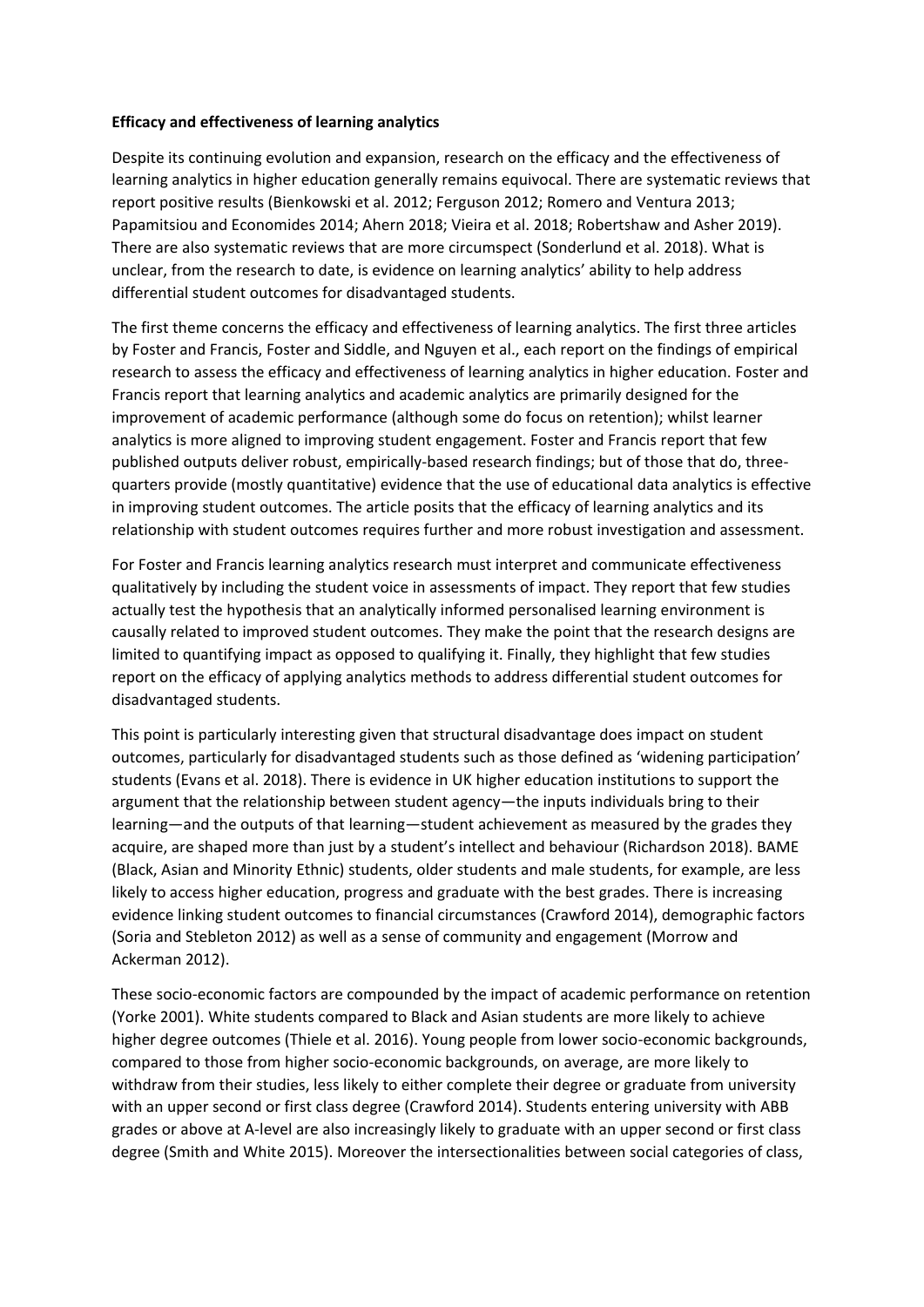race, age, gender, sexuality and other personal characteristics can further exacerbate the differential outcomes for particular groups and individuals.

Universities have invested significantly in initiatives aimed at closing the 'attainment gap' and achieving equity of achievement by making changes, notably to curricula and to personal tutoring. Yet crucial to the potential success of such interventions is the identification of students most 'atrisk' in order to target intervention resource effectively. Improving individual student performance and student outcomes can be achieved by delivering more personalised learning opportunities, in which student data is analysed to target interventions at specific students, whether through, for example, gamified content delivery in classroom (Minović et al. 2015), blended and online environments (Sharma et al. 2016; Chen et al. 2017), innovations in assessment and feedback (Khan and Pardo 2016), or the visualisation of student performance (Wise et al. 2013). From these perspectives, learning analytics is benign; data collection and its use is for the student; delivering specificity of intervention, greater personalisation of experience, and opportunities to address the attainment gap and differential experiences.

It is within this broad context that the research by Foster and Siddle is particularly apposite. They explore the effectiveness of learning analytics in identifying 'at risk' students using an assessment of their engagement measured for 14 consecutive days. Drawing upon the evidence generated from one of the first learning analytics projects in the UK—in which Nottingham Trent University generates 'no-engagement' 'early warning' alerts, Foster and Siddle examined two cohorts of first year undergraduate students and found that the generation of these alerts are more effective at identifying students at risk of poorer outcomes than alerts derived from demographic data, using widening participation status as a case study example. Their research shows that, as the number of alerts regarding non engagement increases, the progression and achievement of the students decreases. They found the system was able to allow for the targeting of support at disadvantaged student groups based on their widening participation status, contributing to an ambition to reduce differential student outcomes for disadvantaged groups.

Technological innovation alone cannot deliver change to the achievement and performance of students. Nor can it explain the reasons for students' non-engagement for any particular period of time. Yet, what Foster and Siddle's article demonstrates is that the harnessing of data and its analysis can help the creation of a more inclusive and equitable learning environment by identifying the students who would benefit most from an intervention. What is interesting in Foster and Siddles' work is their argument not to use demographic data, because such data can, for them, potentially lead to individual students being treated unfairly.

With a similar focus on differential student attainment and learning analytics, Nguyen et al. utilise data drawn from student academic performance, demographic data and online 'digital' traces to investigate the usefulness of learning analytics to provide insight into the attainment gap between BAME and white students on distance learning programmes. Underpinned by a review of the research literature on the attainment gap, Nguyen et al. assess the range of factors put forward to explain the differences in a study carried out in the UK's largest university, the Open University. The data proxied for behavioural engagement in this study is the students' traces in a virtual learning environment (VLE) in 401 modules. Whilst other studies have focused on student attainment at programme level, this study drills down to module attainment, in order to examine the specificity of factors that might impact on student performance.

Nguyen et al.'s research highlights that learning analytics is able to identify that, even when taking into account prior qualification and engagement, BAME students are less likely to complete, pass or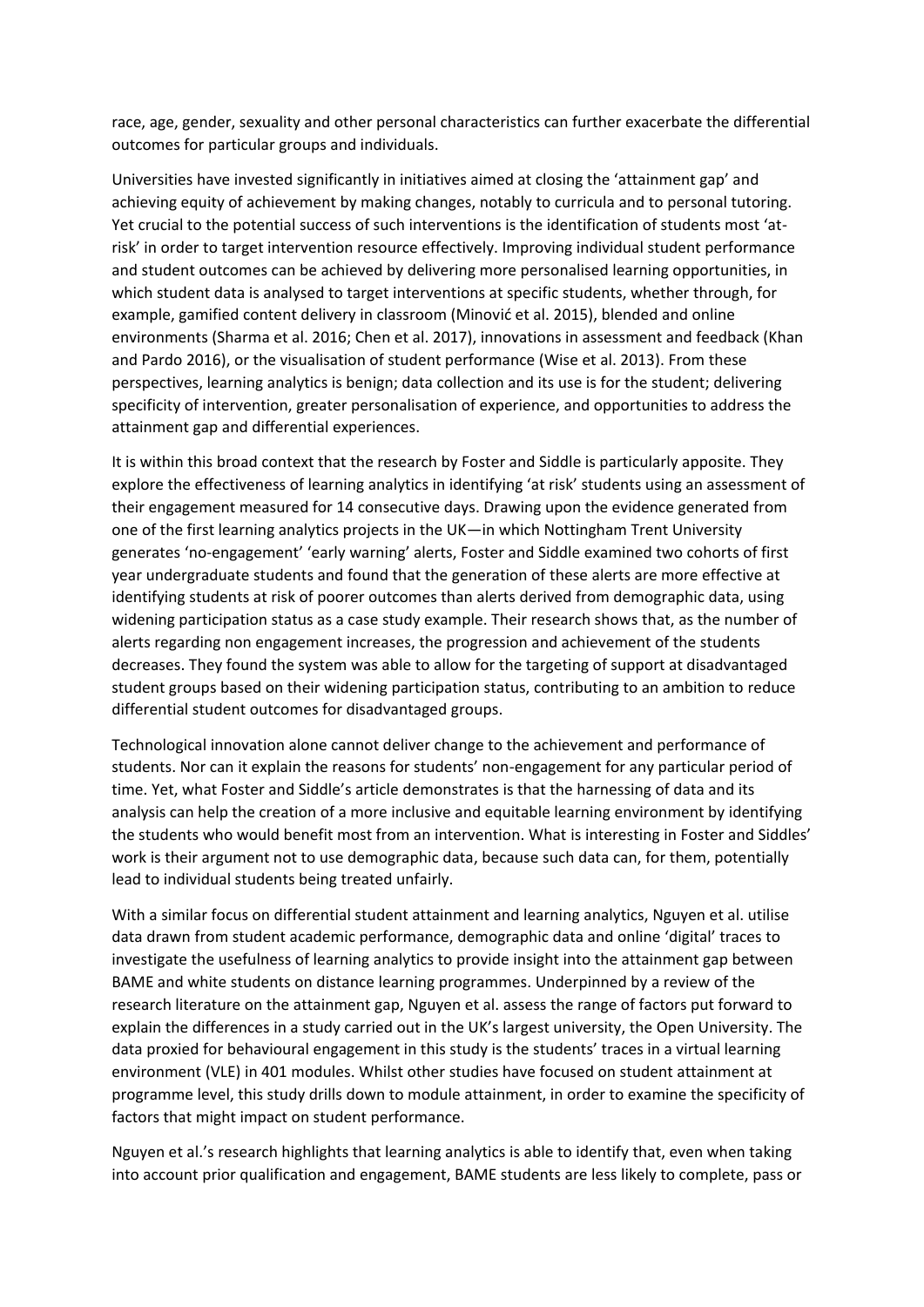achieve an excellent outcome (measured by the achievement of a 2:1 or first degree in the UK awarding system) than their white counterparts. Moreover, they find that BAME students spent between 4% and 12% more time studying, suggesting that they put more effort in than white students to achieve the same level of outcome. Despite being the most disadvantaged, Black students had the highest level of engagement than any other ethnic group. Nguyen et al. also report that when controlling for academic outcome, White students spent the least time on the VLE compared to other ethnicities. The reasons for this engagement could be many and varied. It could reflect effort; it could reflect students' difficulty in understanding the material; or it could reflect the nature of the material and the way it is interpreted by students of different backgrounds.

## **Data driven decision-making**

A second theme of this special edition concerns whether learning analytics can encourage improved individual agency (students, and academic and professional support staff) and better data driven decision-making. Visualising complex multi-layered data to students in accessible ways that allows them to understand their performance against other students and other variables, such as engagement (VLE usage, attendance), can, it is argued (Jayaprakash et al. 2014; Mejia et al. 2017), improve variously their awareness, reflexivity, participation, involvement and motivation, and thus their ability to deliver actionable attitudinal and behavioural changes. Charleer et al. (2013), for example, report that students presented with their formative feedback visually are more aware of what is required to succeed in the task. Empowering students to self-regulate through greater understanding of their data is core to the aim of learning analytics.

The articles by Broos et al. and Khatri et al. examine the opportunities that learning analytics offers to enhance student agency, whether by improving student decision-making or by developing their understanding of feedback and engagement. Broos et al. explore the impact that learning analytics can have on student decision-making via an assessment of two self-service dashboards. The context is the transition of students into higher education and the opportunities that learning analytics offers for supporting student transition to university. Transition is a recognised challenge for many students; moving from the relative comfort of one learning environment (secondary or further education) to another (higher education). With different approaches and expectations relating to pedagogy, engagement, independence and feedback, it is not easy for many students to transition to and navigate university culture, systems and processes. However, the nature and extent of the challenge differs amongst students and can be related to their individual background circumstances, demographics, qualifications and prior knowledge of higher education (such as whether they are first generation students). The nature and quality of early student engagement can thus be an important element in transitioning, and once at university, feedback can help support the process.

For Broos et al. student facing dashboards can represent data about the learning process visually to students, whilst also enabling more actionable decision-making. They report using a case study methodology in nine participating STEM (science, technology, engineering and mathematics) study programmes, and present evidence from a) the tracking of student usage in two dashboards, and b) a before and after survey of students in their second year. The dashboards allow for the provision of feedback on learning and study skills, and on academic achievement, to first year undergraduate students in several STEM study programmes in Belgium. Carried out in the Catholic University of Leuven, the study reports that learning analytics enhances the decision-making of students through the visualisation of their data—in effect helping support the development of feedback literacy amongst the student cohort.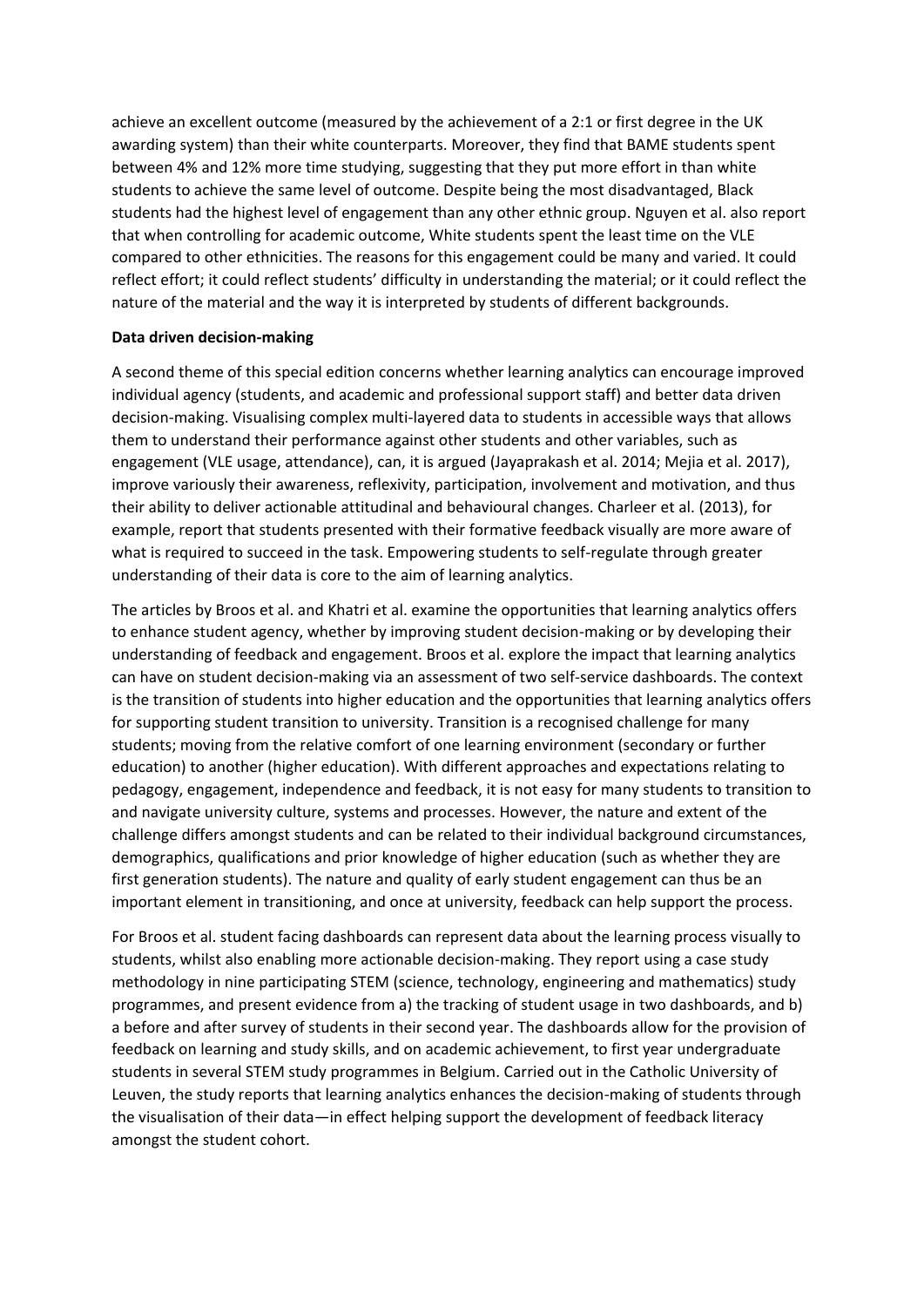The enablement of better decision-making amongst students is also the focus of the article by Khatri et al. The authors report on work exploring the impact learning analytics combined with serious gaming can have on student motivations for career planning. The purpose of the game is to engage the student; the learning analytics is used as a means to analyse activities and subject preferences in order to support personalised career counselling. The study was carried out with first year MBA students, with the intention of analysing the impact of the tool on the learning effectiveness of the students. The study identifies that learning analytics is a significant intervention in enhancing the learning effectiveness of students.

It has been reported that allowing academic staff to view complex student data visually can also deliver more effective tailored interventions better aligned to the needs of the student (Liu et al. 2016). Shimada et al. (2017), for example, in a study of the use of student data—visualised real time to academic staff whilst teaching—reported that it enabled the tutors to adjust their delivery speed and style according to the cohort in front of them, aligning delivery to the ambition of improving student outcomes.

Gray et al. pick up this theme and explore the potential of learning analytics to enable consistency in marking and moderation of assessment. The article examines the use of learning analytics to give feedback direct to academic staff in order to inform their performance. The authors introduce the concept of Learning Pictures coupled with contemporary visualisation techniques, enabled through learning analytics, with the aim of providing a symbolic overview of student's achievement in 16 representations. Gray et al. argue that visualising student achievement in this way provides 'a wideangle view of a students' entire university career that can extract a set of common patterns and generate appropriate objective responses from examiners when making adjustment decisions to final classifications conferred. Drawing upon the authors' reflections on the development of the tool, and an evaluation of the tool by educationalists involved in its piloting, the authors suggest that Degree Pictures can address the subjective nature of assessment. This is because the tool is able to develop greater emphasis on data driven decision-making and also impact positively on the way in which interventions can be developed and delivered.

#### **Research strategies, learning analytics and the pedagogy of learning**

A third theme of this special edition concerns the relationship between student data, its analysis for interventions, and the pedagogy of learning and teaching. A decade or so ago, learning analytics appeared mostly as a technological solution, reacting and responding to the emergence and availability of big data, rather than to the specific needs of learners and educationalists, or indeed of the institutions within which they studied and worked. Context was lacking, as was the voice and participation of students and staff. Particularly lacking in the formative years was empirical, conceptual and theoretical insight into the ways in which learning analytics was able to improve student outcomes. A detailed theory of change that describes comprehensively the link between inputs (data, analysis), outputs (interventions) and appropriate outcomes (improved student performance) is still lacking within much that has been written on learning analytics.

Sadly, today the student voice is not as front and central, nor as involved in the development and carrying out of research into learning analytics, as it should be. This is surprising given that a large proportion of studies (see Papamitsiou and Economides 2014; Sonderlund et al. 2018) report learning analytics as an effective enabler of targeted interventions to students. What is often lacking is evidence regarding why the interventions work; the student perspective of what it was about the intervention or nudge that impacted positively upon them and their outcomes. Central to much of these criticisms lies a predominance of quantitative research methodologies, aimed principally at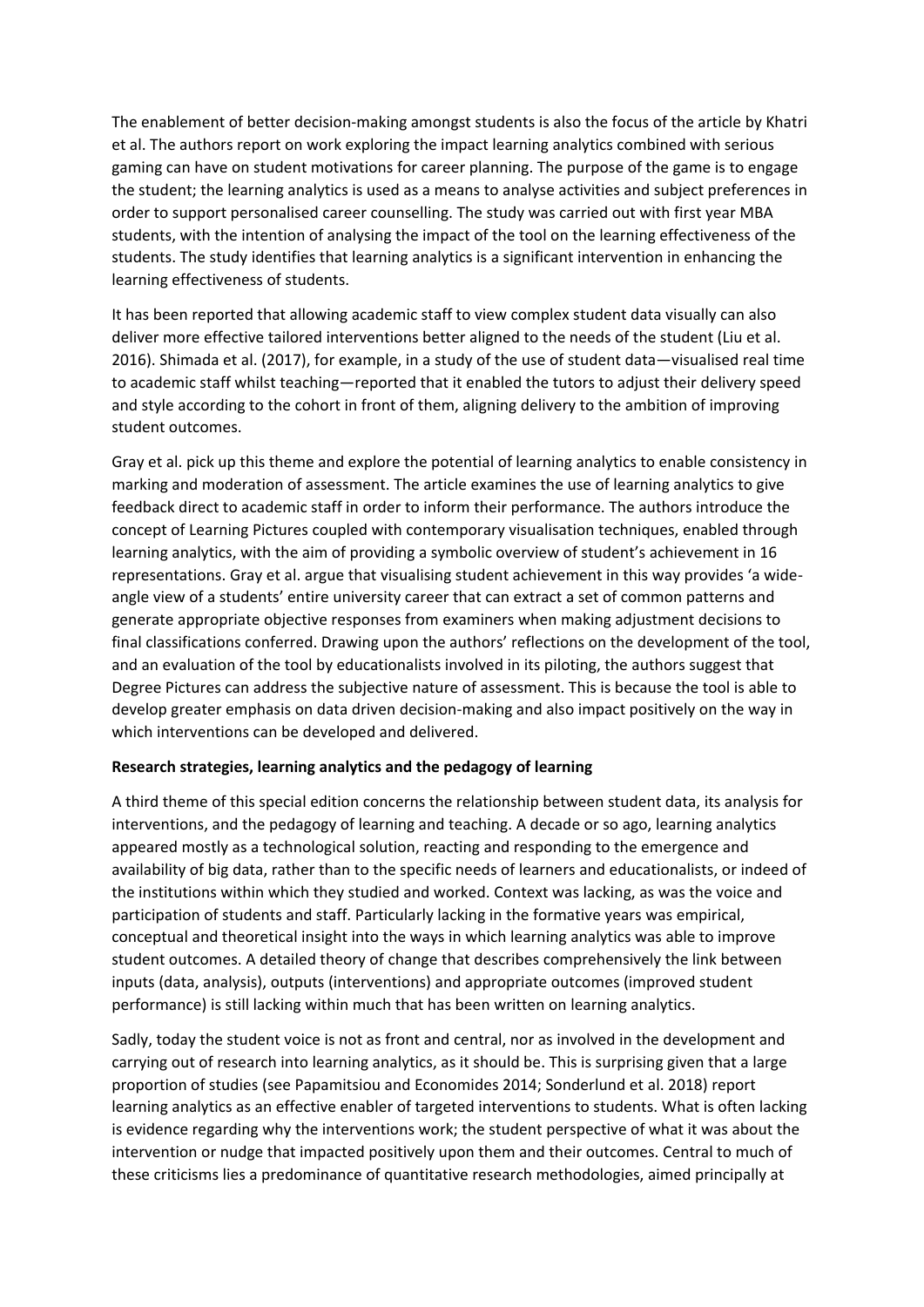reporting significance of correlations rather than the explanatory reasons behind them. Certainly mixed methodologies are noticeable by their absence in much of the research literature. It should also be noted that learning analytics remains a field of inquiry influenced by the technological companies involved in its implementation, and there remains too much advertorial reporting of efficacy and effectiveness that in our view often lack robust peer review and external assessment.

The weakness of learning analytics research is a point forcefully picked up by Tormey et al. in their contribution, which focuses on self-regulated student learning in the context of distance learning. It is their contention that weaknesses—both empirical and conceptual—in learning analytics research means that there is limited understanding of how interventions work, and importantly why. Tormey et al. note the lack of research on whether learning analytics is impactful both on student learning, and on the practice of learners and teachers. They note the lack of pedagogical sophistication, and the limited theoretical frame of reference that underpins the design of much learning analytics projects. For Tormey et al., the issue is that whilst learning analytics is presented as enabling student self-regulated learning, much of it is developed without clear pedagogical reference points, and without an understanding of the context within which it is used. As they state, it often appears like so many other computer aided learning tools which 'are often little more than a solution in search of a problem'. Many such tools are, they suggest, merely data driven, 'often developed by those with an interest in algorithms, data analytics and data visualisation, but who hold naïve views of how learning and teaching happens.'

For learning analytics to be effective, Tormey et al. argue, it needs to be informed by the concepts and ideas which emerge from learning (pedagogical) research. The article identifies the need for greater theorisation about the design of self-regulated learner analytics tools. The authors outline a series of design issues to be considered when developing self-regulated and learner approaches to analytics; and they report on their development of one such tool, the Learning Companion, designed to improve students' skills in problem solving in scientific and mathematical exercises.

In a similar vein, Tempelaar reports on the development of a theory of change in relation to the use of assessment for learning and feedback in a blended learning environment. He begins by noting how formative feedback using student trace learning activity data (in this case the number of problems the student has attempted to solve, how many scaffolds the student has used, and the time taken on each task). He describes these as 'the digital footprints in the learning process', and argues these can help support interventions both instructor led and student initiated.

Tempelaar also notes that demographics, prior schooling, learning dispositions, internationalisation and differing educational backgrounds can all lead to differential opportunities for students to succeed. It is within this context that he draws upon sophisticated data collection and analysis (dispositional learning analytics) as part of a research study carried out on a large and diverse group of students undertaking their first university module. He details the use of trace and disposition data—student trace data and self-response survey data—to understand how students find their own learning paths in technology enhanced learning environments, and what learning approaches can be seen as antecedents of such choices. He argues that digital learning platforms based on the mastery learning concept, that integrate assessment as, for and of learning and teaching, can play a key role in solving the issue of unequal chances. He shows how by researching a challenging quantitative methods course for first year students, and by contrasting the learning approaches of two groups of students. The findings suggest that the intensity of use of interventions varies between student clusters, and thus the time and effort required differs, although the study does not report module performance differences.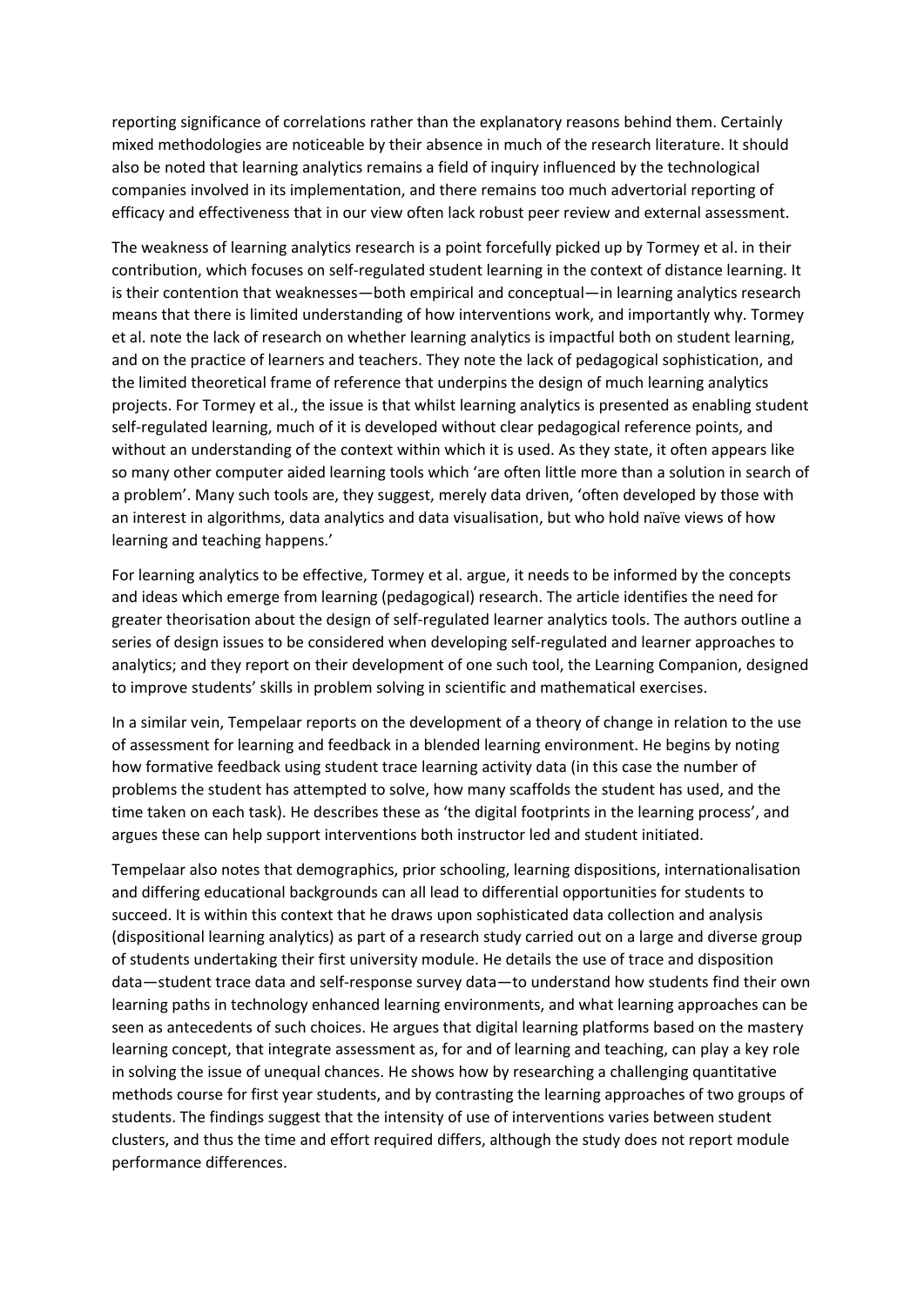#### **Power, culture and control**

As a number of the articles in this special edition confirm, learning analytics has the potential to improve student agency and enable greater personalisation and transparency supporting whole university or institutional approaches to student success. It can also enable institutional responses to student under-performance, creating environments that locate the learner centre stage, and which offer innovative ways of intervening in order to improve student attainment. This should not be a surprise. First, learning analytics is both emerging and evolving, and the last ten years have witnessed the development of many new and dynamic approaches to supporting students as a consequence of its implementation. Second, learning analytics is acknowledged as enabling the personalisation of services, allowing learners to receive an experience based on their own preferences, needs and profiles. Third, learning analytics often involves technology start-up companies that spend considerable time, effort and resource on testing their products within the sector, alongside evaluating and promoting the potential benefits deriving from them. Fourth, institutions are constantly on the lookout for new solutions, and learning analytics is clearly one such opportunity to strengthen student support and engagement.

Nevertheless, tensions do co-exist between such opportunities, and the risks that the deployment and use of learning analytics can pose—risks to the individual student, as well as broader risks regarding privacy and ethics that can impact negatively on institutions. Often such risks are couched within wider debates concerning surveillance, regulation and control. Indeed, some comentators have begun to extol the potential problems associated with the deployment and use of learning analytics (such as privacy, ethics and consent), or regarding the use of big data to widen the net and thin the mesh of student regulation and control. The most vociferous commentaries about learning analytics have arisen in the context of debates about the 'platform society'—one in which our use of platforms (such as Facebook, Twitter, and digital learning environments) is routine—the implications of which, for some, is not always as benign as expected. Platforms enable individuals to interact for the purpose of coordination, collaboration and exchange. However, they also allow for the extraction and control of data providing proprietary access to record traces of activity and use data to generate new forms of value. Probing questions arise such as in whose interests does learning analytics operate, why, how and with what impact? After all, learning analytics is able to capture data available as a result of the use of platforms, with engagement, behavioural and demographic data all available to be collected, collated and analysed. For us, what is required is a critical assessment of learning analytics in the context of the platform university (see Robinson 2018).

The final theme running throughout a number of the articles in this special edition is that of power, culture and control. The three articles by Tsai et al., Broughan and Prinsloo, and Archer and Prinsloo bring to the fore debates about the challenges that learning analytics poses, especially in the context of empowering students to be the best they can be.

Although not necessary polarised, significant tensions do exist, as Tsai et al. articulate. Rather than enabling student agency in a highly regulated environment, Tsai et al. explore the impact that the collection and use of trace data can have on 'datafying' students within a context and culture of asymmetrical power relations between staff, students and institutions; as well as complex institutional arrangements involving humans and machines. Drawing upon primary research findings collected through the delivery of focus groups with staff and students, their analysis offers insight into the very real tensions that exist between student empowerment through learning analytics, and the diminishment of student autonomy through their datafication. Highlighting individual and institutional power, culture and control as key to these tensions, they argue that it is important that empowerment is not assumed to have arisen merely from the implementation of learning analytics.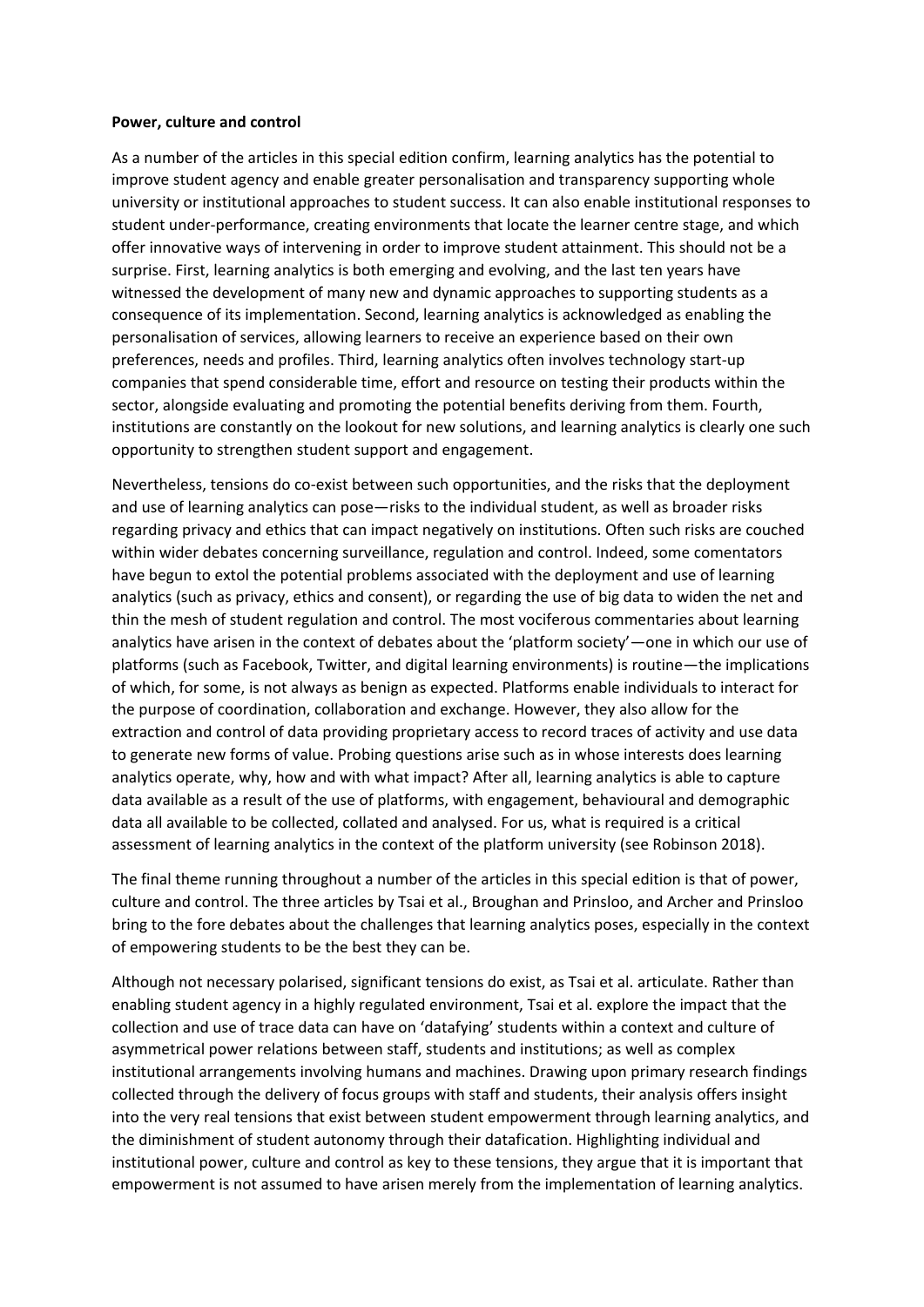Rather, they argue that power, and the nature of the relationship between machines, people and their data must be accounted for to secure equity and the agency of the learner. Moreover, they highlight the need for engagement as part of learning analytics development and interventions, between students, staff and institutions,

In a similar vein, Broughan and Prinsloo highlight the need for critical reflection on the development and implementation of forms of learning analytics that are becoming ever more commonplace within higher education institutions. Not only is there more data than ever before, but much of it is behavioural and demographic, and whilst offering huge potential, it also presents huge challenges to individual institutions and the sector more generally. They make the case that 'While the notion of "student-centred" is well established in the discourses and practices surrounding assessment and evaluation, the concept of student-centred learning analytics is yet to be fully realised by the sector'. Drawing upon the teachings of Freire as a framework to understand and address the inherent disadvantages that current systems and approaches place on certain groups of students, Broughan and Prinsloo argue that higher education institutions would benefit from a Freirean approach to learning analytics that is sympathetic to individualised learner pathways, capable of responding ethically and equitably to help all students succeed, and empowering to all involved.

The potential for learning analytics to impact negatively is a key theme running throughout this special edition. This is particularly the case as learning environments and university campuses become increasingly digital and technologically rich, and learning is delivered in blended forms or at a distance, leaving greater opportunities for data traces to be available for collection, collation and manipulation. Power, culture, inequality, social context, and ethics are all key elements that need addressing when institutions develop and implement learning analytics, otherwise considerable negative impact may result. Situating their critical discussion in the context of student success and failure in higher education, Archer and Prinsloo 'speak the unspoken' about learning analytics in order to open up to critical debate and investigation into what they view as five default positions on learning analytics. These are 1) the deficit thinking informing algorithms and nudges; 2) conflating 'what' is happening and why, 3) failure as the inverse of success, 4) the unequal cost of false positive and negatives; and 5) the paradox of objective science. They argue that if these default positions are not identified and interrogated, they may very well negatively impact on student learning, the student experience and the reputation of learning analytics within the sector.

#### **Conclusion**

It is clear that higher education has made advances in the deployment of learning analytics due to the technological advances in the field and their potential to respond to demand from stakeholders to evidence that equity, diversity and inclusivity issues are being addressed successfully. However, while institutional leaders have been keen to enter the race to engage learning analytics they have evidenced limited understanding of the ontological lens from which it should be viewed and/or the theory of change to be deployed. Importantly, they have failed to engage with perhaps the most important of the stakeholders in its use—students. This special edition suggests that whilst there is evidence of impact, it is limited and confined to specific research studies, and more generally, robust evidence regarding the efficacy of learning analytics is limited. The special edition also highlights that, deployed without caution, learning analytics can lead to the replication of disadvantage within the sector.

This special edition offers a salutary caution that, as we head towards a future higher education sector that is governed, measured and rewarded by the data it produces, we need to categorically assure ourselves that the data we gather, and the subsequent interpretation of that data, is based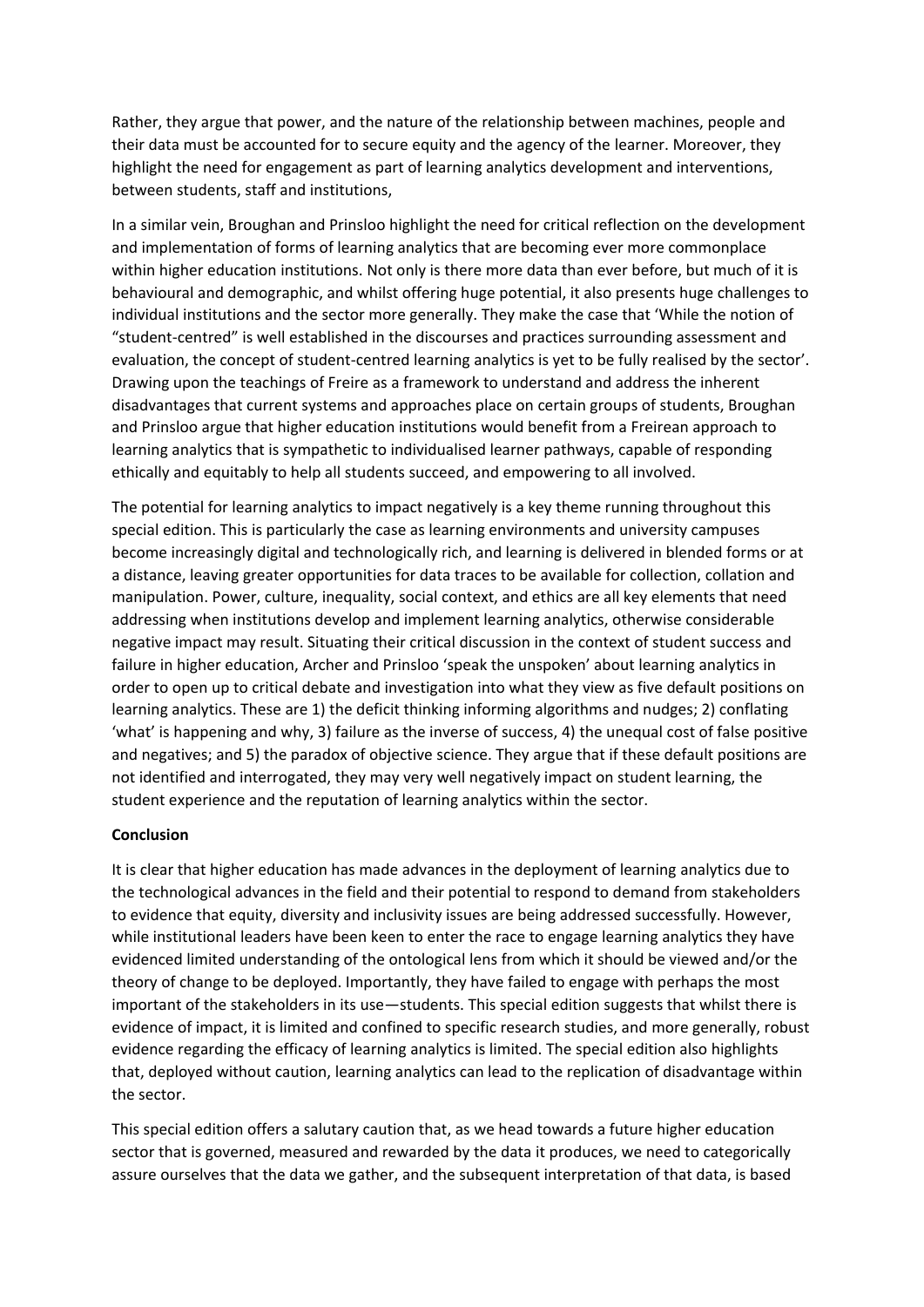on sound principles. The authors of the articles in this special edition do, however, suggest that learning analytics can have a positive impact on the outcomes of all students irrespective of demographic background or personal circumstances. What they offer is a set of guidelines, which, if taken into consideration, can lead to learning analytics adding value to the learning experience for the student, tutor, institution and policy maker/regulator. A recent development has been in the potential use of learning analytics to support and promote mental health and wellbeing for students. The guidelines offered here are, one might argue, even more significant for this very personalised student experience.

As we enter into a more challenging period for higher education, technology, alongside competition and globalisation will continue to shape the future success of the sector. It is our view that learning analytics will continue to be deployed across higher education, aided by the impetus of technological companies promoting their worth on the back of narratives about efficiency, effectiveness and value for money, and will come to shape to an extent the nature of the sector and student experience for years to come. In this context, it is our view that a critical realist research agenda is required, one that can begin to provide reflective, critical and insightful assessments of learning analytics, utilising mixed methodologies and empowering students and their voice as co-creators of future learning analytics practices and evaluations.

In this context, we would hope that any future research agenda encapsulates the following questions:

• How can learning analytics be applied for success? How can we devise research that not only tells us 'what' but 'why', and develops theories of change rather than just quantitative correlations.

• How can learning analytics be inclusive? How can students be more involved and have truly informed consent about the way their data is used; as well as offer voice as to the design, deployment, implementation and evaluation of learning analytics?

• How can learning analytics support educational success? How can equity of attainment become a significant area of intervention and evaluation, as well as moving beyond traditional areas of focus to new areas such as employability and mental health and wellbeing?

• How can biases be avoided: for instance, by avoiding using data that perpetuates biases of the past?

In whose interest does learning analytics operate, how and why?

In an era where higher education institutions have access to more data than ever before, we respectfully suggest that institutions pause to consider the value that learning analytics brings to: the learning process, institutional processes, teaching pedagogies and student learning.

# **Disclosure statement**

No potential conflict of interest was reported by the author(s).

# **References**

1. Ahern, S. J. 20187. "The Potential and Pitfalls of Learning Analytics as a Tool for Supporting Student Wellbeing." Journal of Learning and Teaching in Higher Education 1(2): 165.

2. Beer, D. G. 2017. "The Data Analytics Industry and the Promises of Real-Time Knowing: Perpetuating and Deploying a Rationality of Speed." Journal of Cultural Economy 10(1): 21–33. ISSN 1753–0369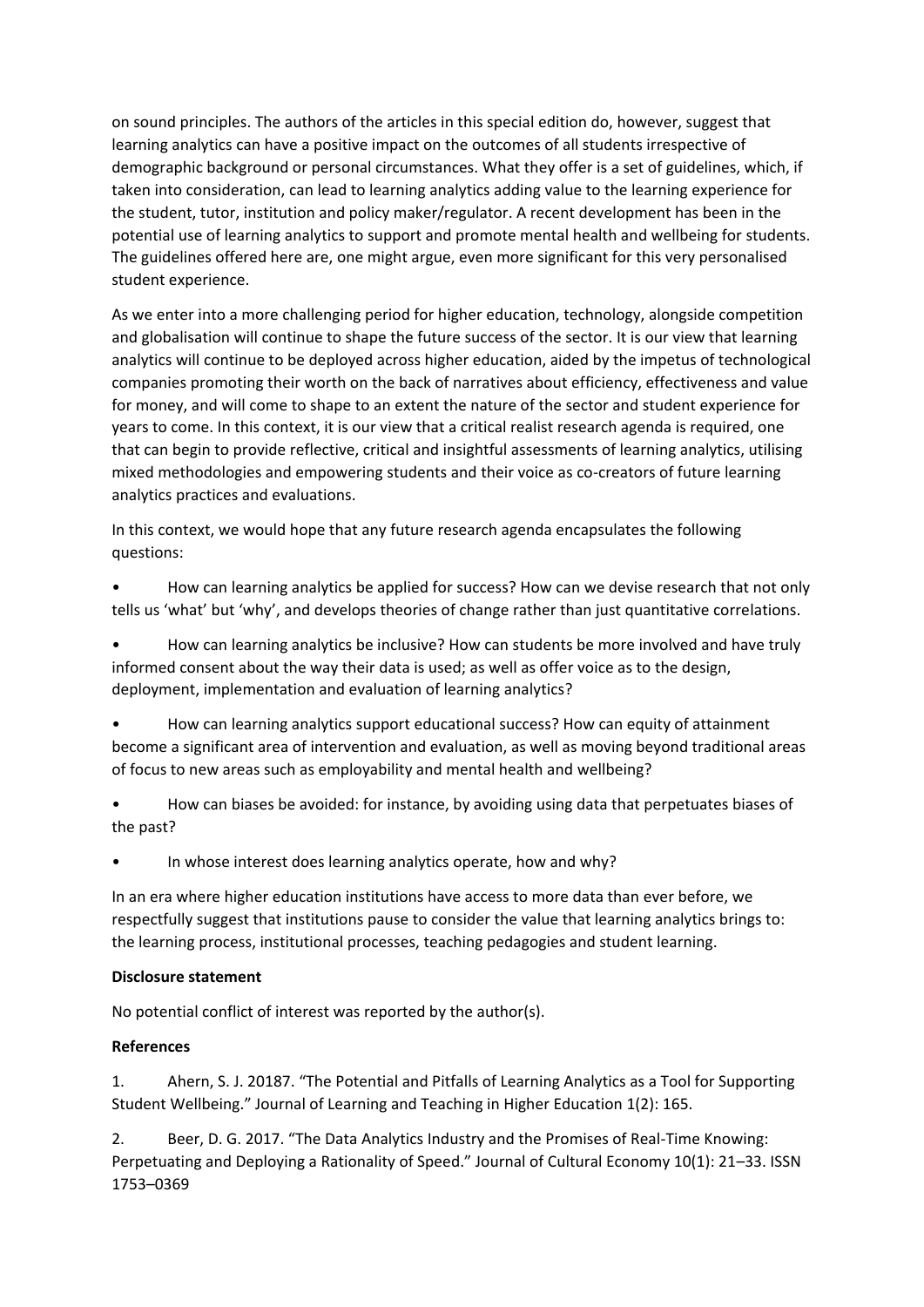3. Bienkowski, M., M. Feng, and B. Means. 2012. Enhancing teaching and learning through educational data mining and learning analytics: An issue brief. Available at https://tech.ed.gov/wpcontent/uploads/2014/03/edm-la-brief.pdf

4. Charleer, S., J. Klerkx, J. L. Santos, and E. Duval. 2013. "Improving Awareness and Reflection through Collaborative, Interactive Visualizations of Badges." CEUR Workshop Proceedings 1103: 69– 81.

5. Chen, J., J. Xu, T. Tang, and R. Chen. 2017. "WebIntera-Classroom: An Interaction-Aware Virtual Learning Environment for Augmenting Learning Interactions." Interactive Learning Environments 25(6): 792–807. doi:10.1080/10494820.2016.1188829.

6. Crawford, C. 2014. Socio-Economic Differences in University Outcomes in the UK: Drop-Out, Degree Completion and Degree Class. IFS Working Papers, No. W14/31. doi:10.1920/wp.ifs.2014.1431.

7. Evans, C., G. Rees, C. Taylor, and C. Wright. 2018. "Widening Access' to Higher Education: The Reproduction of University Hierarchies through Policy Enactment." Journal of Education Policy 34(1):101-116. doi:10.1080/02680939.2017.1390165.

8. Ferguson, R. 2012. "Learning Analytics: Drivers, Developments and Challenges." International Journal of Technology Enhanced Learning 4(5/6): 304–317.

9. Francis, P., and C. Foster. 2018. "Educational Analytics: A Systematic Review of Empirical Studies." Paper presented to Advance HE Surveys Conference, Leeds, 9th May 2018. Available at https://s3.eu-west-2.amazonaws.com/assets.creode.advancehe-documentmanager/documents/hea/private/hub/download/Advance%20HE%20Surveys%20Conference%2020 18%20-%20Learning%20analytics%20-

%20Peter%20Francis%20and%20Carly%20Foster\_1568037595.pdf

10. Jayaprakash, S. M., E. W. Moody, E. J. M. Lauría, J. R. Regan, and J. D. Baron. 2014. "Early Alert of Academically at‐Risk Students: An Open Source Analytics Initiative." Journal of Learning Analytics 1(1): 6–47.

11. Khan, I., and A. Pardo. 2016. "Data2U: Scalable Real Time Student Feedback in Active Learning Environments." In Proceedings of the Sixth International Conference on Learning Analytics and Knowledge (LAK 2016), 25–29 April 2016, Edinburgh, UK, 249–253. New York: ACM. doi:10.1145/2883851.2883911.

12. Lang, C., Siemens, G., Wise, A., & Gasevic, D., eds. 2017. Handbook of Learning Analytics. Beaumont. Canada: Society for Learning Analytics Research (SoLAR). doi:10.18608/hla17.

13. Liu, D. Y. T., C. E. Taylor, A. J. Bridgeman, K. Bartimote-Aufflick, and A. Pardo. 2016. "Empowering Instructors through Customizable Collection and Analyses of Actionable Information." CEUR Workshop Proceedings 1590: 3–9.

14. Mejia, C., B. Florian, R. Vatrapu, S. Bull, S. Gomez, and R. Fabregat. 2017. "A Novel Web-Based Approach for Visualization and Inspection of Reading Difficulties on University Students." IEEE Transactions on Learning Technologies 10(1): 53–67.

15. Minović, M.,. M. Milovanović, U. Šošević, and M. A. Conde-González. 2015. "Visualisation of Student Learning Model in Serious Games." Computers in Human Behavior 47(C): 98–107.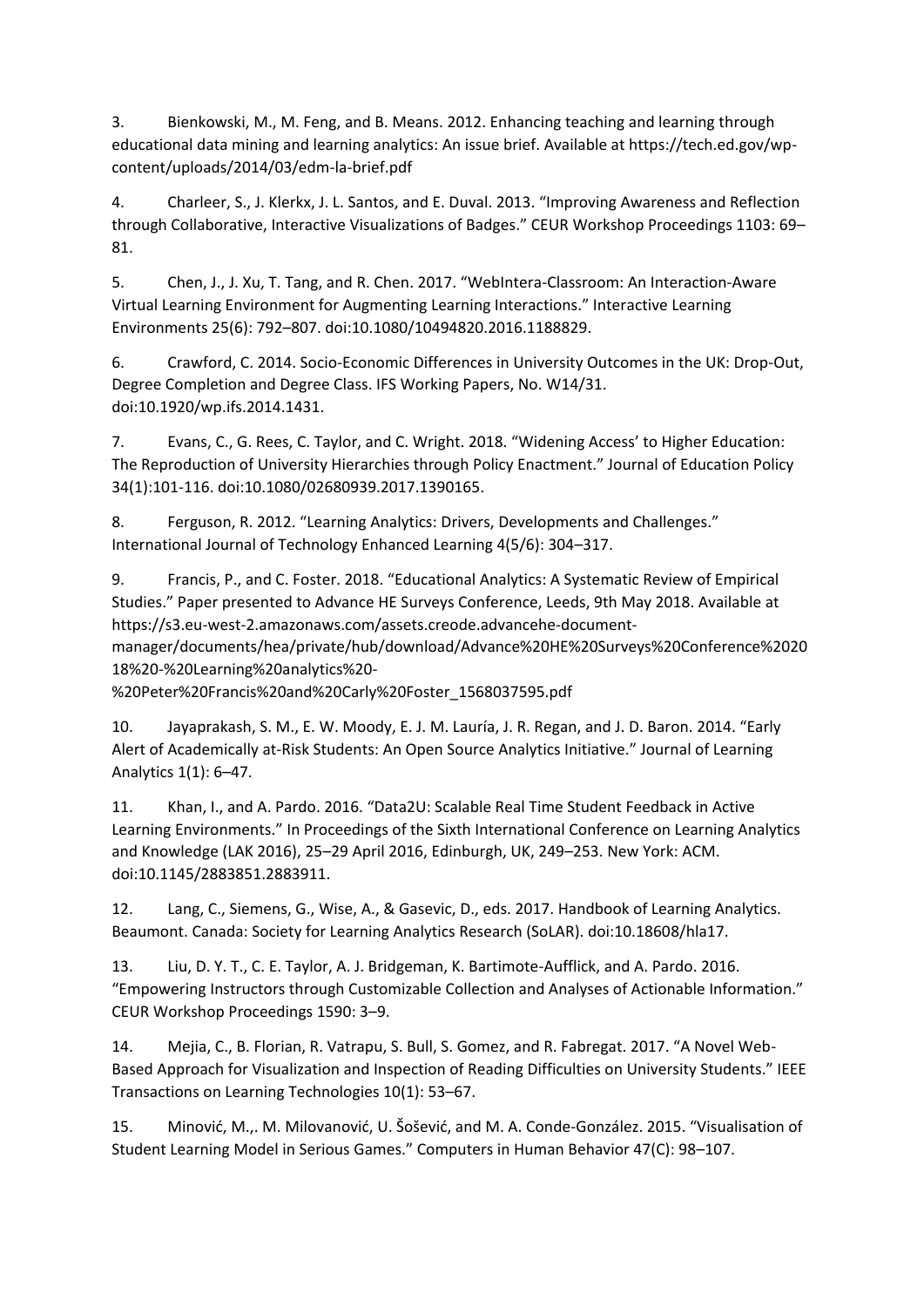16. Morrow, J., and M. Ackerman. 2012. "Intention to Persist and Retention of First-Year Students: The Importance of Motivation and Sense of Belonging." College Student Journal 46(3): 483–491.

17. Papamitsiou, A., and A. A. Economides. 2014. "Learning Analytics and Educational Data Mining in Practice: A Systematic Literature Review of Empirical Evidence." Educational Technology & Society 17(4): 49–64.

18. Richardson, J. T. E. 2012. "The Attainment of White and Ethnic Minority Students in Distance Education." Assessment & Evaluation in Higher Education 37(4): 393–408. doi:10.1080/02602938.2010.534767.

19. Richardson, J. T. E. 2018. "Understanding the under-Attainment of Ethnic Minority Students in UK Higher Education: The Known Knowns and the Known Unknowns." In Dismantling Race in Higher Education: Racism, Whiteness and Decolonising the Academy, edited by Jason A., and Heidi Safia, M., 87–102. London: Palgrave Macmillan.

20. Robertshaw, M. B., and A. Asher. 2019. "Unethical Numbers? A Meta-Analysis of Library Learning Analytics Studies." Library Trends 68(1): 76.

21. Robertson, S. 2018. "Platform Capitalism and the New Value Economy in the Academy." In World Yearbook of Education 2019: Methodology in an Era of Big Data and Global Networks, edited by Gorur, R., Sellar, S., and Steiner Khamsi, G. London: Routledge.

22. Romero, C., and S. Ventura. 2013. "Data Mining in Education." Wiley Interdisciplinary Reviews: Data Mining and Knowledge Discovery 3(1): 12–27.

23. Sharma, K., H. S. Alavi, P. Jermann, and P. Dillenbourg. 2016. "A Gaze-Based Learning Analytics Model: In-Video Visual Feedback to Improve Learner's Attention in MOOCs." In Proceedings of the 6th International Conference on Learning Analytics and Knowledge (LAK 2016), Edinburgh, Scotland, April 25-29.

24. Shimada, A., K. Mouri, and H. Ogata. 2017. "Real-Time Learning Analytics of e-Book Operation Logs for on-Site Lecture Support." In Proceedings - IEEE 17th International Conference on Advanced Learning Technologies, ICALT 2017, edited by R. Huang, R. Vasiu, Kinshuk, D. G. Sampson, N-S. Chen, & M. Chang, 274–275. Piscataway, NJ: Institute of Electrical and Electronics Engineers Inc.

25. Smith, E., and P. White. 2015. "What Makes a Successful Undergraduate? The Relationship between Student Characteristics, Degree Subject and Academic Success at University." British Educational Research Journal 41(4): 686–708. doi:10.1002/berj.3158.

26. Sonderlund, A., E. Hughes, and J. R. Smith. 2018. "The Efficacy of Learning Analytics Interventions in Higher Education: A Systematic Review." British Journal of Educational Technology.

27. Soria, K., and M. Stebleton. 2012. "First-Generation Students' Academic Engagement and Retention." Teaching in Higher Education 17(6): 673–685. doi:10.1080/13562517.2012.666735

28. Tempelaar, D. T., B. Rienties, and B. Giesbers. 2015. "In Search for the Most Informative Data for Feedback Generation: Learning Analytics in a Data-Rich Context." Computers in Human Behavior 47: 157–167. doi:10.1016/j.chb.2014.05.038.

29. Thiele, T.,. A. Singleton, D. Pope, and D. Stanistreet. 2016. "Predicting Students' Academic Performance Based on School and Socio-Demographic Characteristics." Studies in Higher Education 41(8) : 1424–1446. doi:10.1080/03075079.2014.974528.